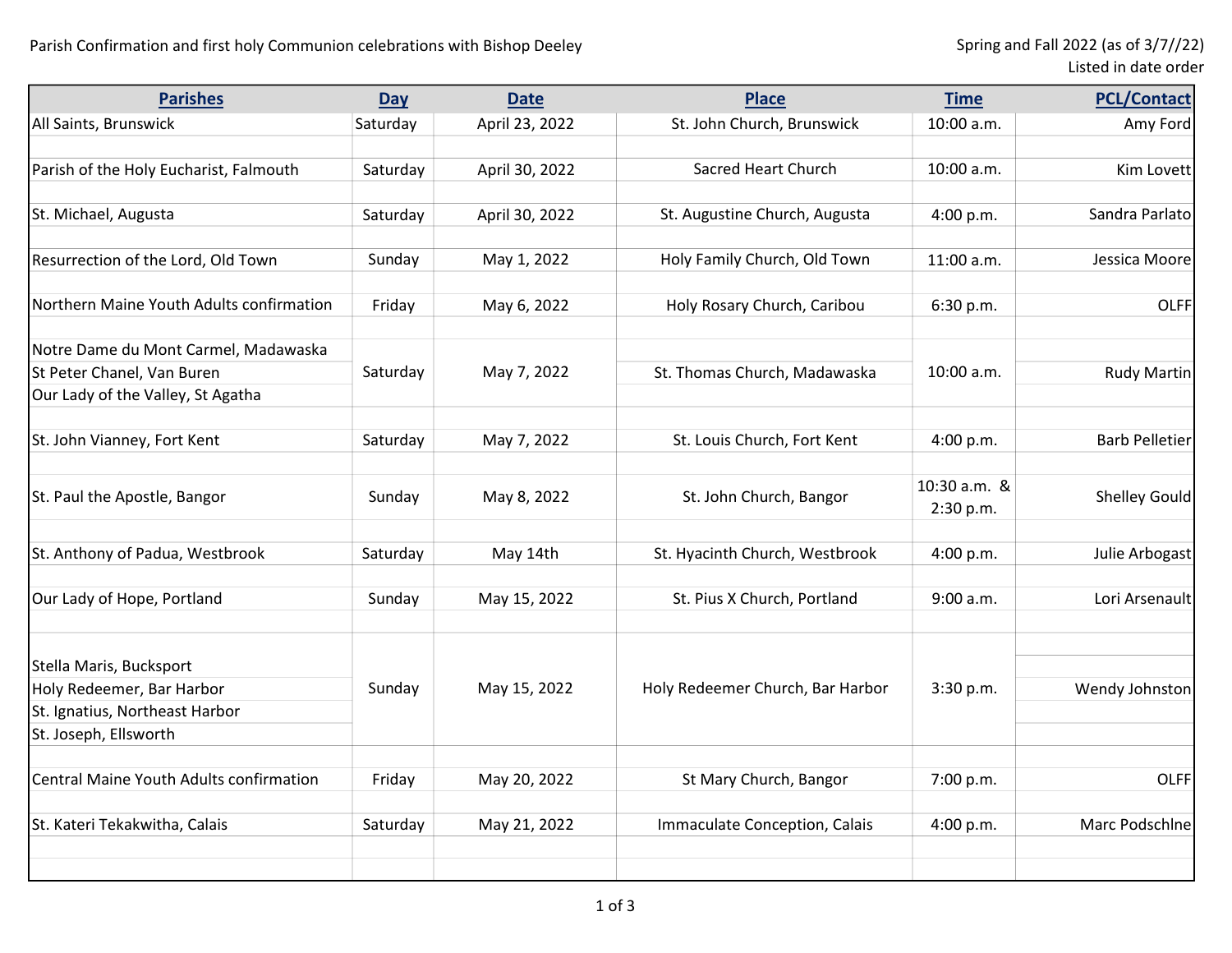| Listed in date order |  |  |
|----------------------|--|--|
|----------------------|--|--|

| <b>Parishes</b>                              | <b>Day</b> | <b>Date</b>        | <b>Place</b>                          | <b>Time</b> | <b>PCL/Contact</b>      |
|----------------------------------------------|------------|--------------------|---------------------------------------|-------------|-------------------------|
| St. Benedict, Benedicta                      |            |                    |                                       |             |                         |
| Christ the Divine Mercy, E Millinocket       | Sunday     | May 22, 2022       | St. Peter Church, East Millinocket    | 10:00 a.m.  | <b>Tina McLeod</b>      |
|                                              |            |                    |                                       |             |                         |
| Good Shepherd, Biddeford                     | Saturday   | May 28, 2022       | St. Joseph Church, Biddeford          | 10:00 a.m.  | Michelle Phillbrick     |
|                                              |            |                    |                                       |             |                         |
| Parish of the Ascension of the Lord, Kittery | Saturday   | May 28, 2022       | Our Lady of the Angels, S Berwick     | 4:00 p.m.   | Veronica Richards       |
|                                              |            |                    |                                       |             |                         |
| Prince of Peace, Lewiston                    | Sunday     | May 29, 2022       | Basilica, Lewiston                    | 10:30 a.m.  | Lisa Daigle             |
|                                              |            |                    |                                       |             |                         |
| Southern Maine Youth Adults confirmation     | Friday     | June 3, 2022       | . Maximilian Kolbe Church, Scarboroug | 7:00 p.m.   | <b>OLFF</b>             |
|                                              |            |                    |                                       |             |                         |
| St. Terese of Lisieux, Sanford               | Saturday   | June 4, 2022       | Holy Family Church, Sanford           | 10:00 a.m.  | <b>Shelly Carpenter</b> |
| St Matthew, Limerick                         |            |                    |                                       |             |                         |
|                                              |            |                    |                                       |             |                         |
| Holy Spirit, Wells-Kennebunk                 | Saturday   | June 4, 2022       | St. Martha Church, Kennebunk          | 4:00 p.m.   | Carolyn Houston         |
|                                              |            |                    |                                       |             |                         |
| St. Christoper, Peaks Island                 |            |                    |                                       |             |                         |
| Cathedral, Portland                          |            | June 5, 2022       | Cathedral                             | 2:30 p.m.   |                         |
| St. Peter, Portland                          | Sunday     |                    |                                       |             | Melissa Maurais         |
| St. Louis, Portland                          |            |                    |                                       |             |                         |
| Sacred Heart/St Dominic, Portland            |            |                    |                                       |             |                         |
|                                              |            |                    |                                       |             |                         |
| St. Theresa of Calcutta - Norway             | Sunday     | August 28, 2022    | St. Joseph Church, Bridgton           | 8:30 a.m.   | Joanne Fortier          |
| St. Joseph - Bridgton                        |            |                    |                                       |             |                         |
|                                              |            |                    |                                       |             |                         |
| Holy Family, Greenville                      |            | September 17, 2022 | Holy Family Church, Greenville        | 4:00 p.m.   | call parish             |
| St. Anthony, Jackman                         | Saturday   |                    |                                       |             |                         |
|                                              |            |                    |                                       |             |                         |
| St. John Paul II, Scarborough                | Saturday   | October 1, 2022    | St. Bartholomew Church                | 9:30 a.m.   |                         |
|                                              |            |                    |                                       | 1:00 p.m.   | Michelle Valcourt       |
|                                              |            |                    |                                       |             |                         |
| St. Joseph, Farmington                       | Saturday   | October 15, 2022   | St. Joseph Church, Farmington         | 11 a.m.     | Amanda Ferriter         |
| St. Rose, Jay                                |            |                    |                                       |             |                         |
|                                              |            |                    |                                       |             |                         |